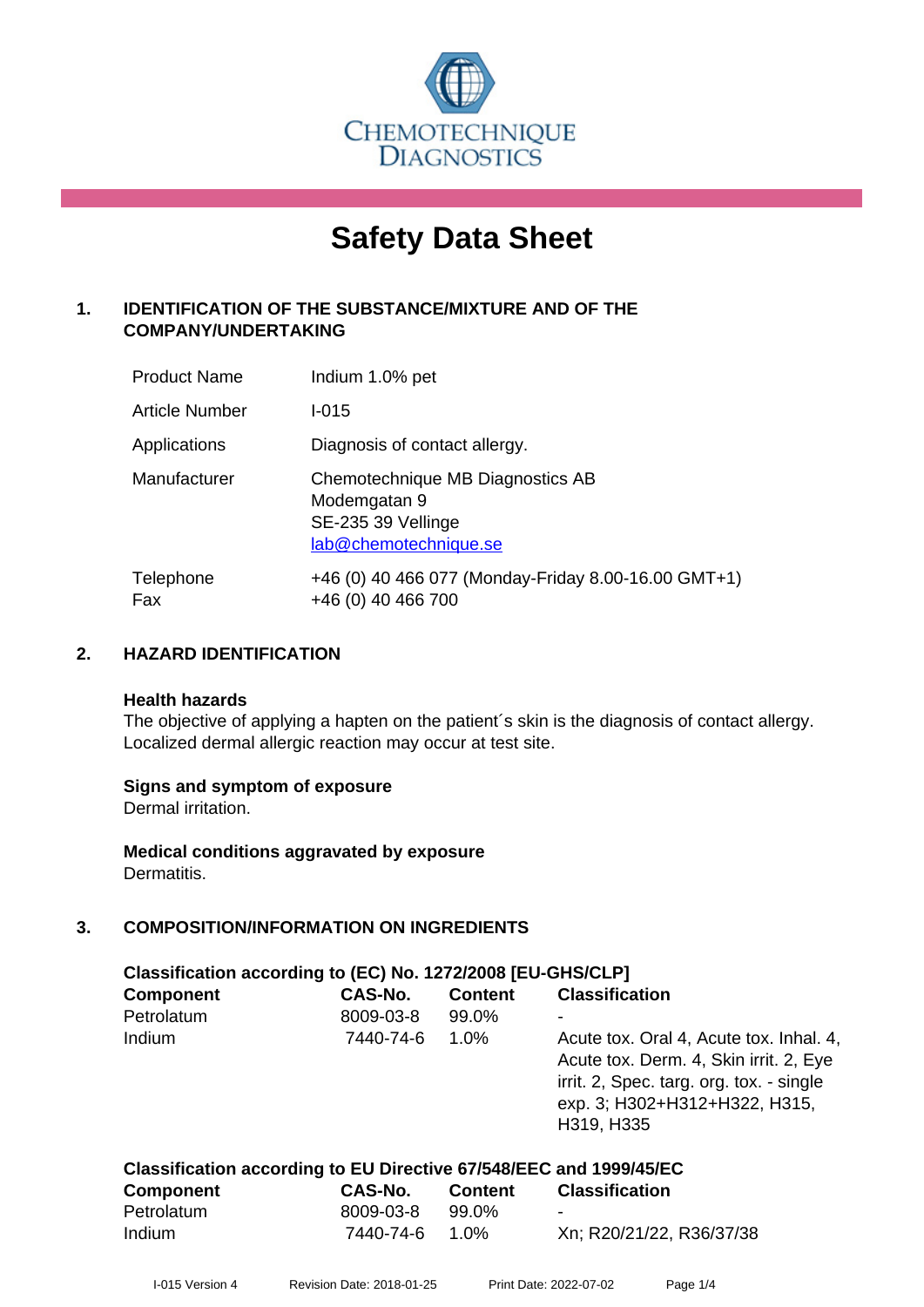#### **4. FIRST AID MEASURES**

**Emergency and first aid procedures** Obtain medical attention.

#### **5. FIRE-FIGHTING MEASURES\***

#### **Suitable extinguish media**

CO2, powder or water spray. Fight larger fires with water spray or alcohol resistant foam.

**For safety reasons unsuitable extinguishing agents** Water with full jet.

**Special protective equipment for fire-fighters** Wear self-contained respiratory protective device. Wear fully protective suit.

\*Data is shown for petrolatum only

#### **6. ACCIDENTAL RELEASES MEASURES**

**Steps to be taken if material is released or spilled** Contain and place in a closed container.

#### **7. HANDLING AND STORAGE**

**Precautions to be taken in handling and storage** Store dark at 5-8°C. Avoid extended exposure to light. FOR EXTERNAL USE ONLY.

#### **8. EXPOSURE CONTROLS/PERSONAL PROTECTION**

**Respiratory protection** Not required.

**Ventilation** Local exhaust.

**Protective gloves** Disposal gloves.

**Eye protection** Not required with normal use.

**Work/Hygienic practices** Wash hands after each use.

#### **9. PHYSICAL AND CHEMICAL PROPERTIES**

Appearance Grey Semi Solid

Odour **Odourless** 

Melting point\* 50-55° C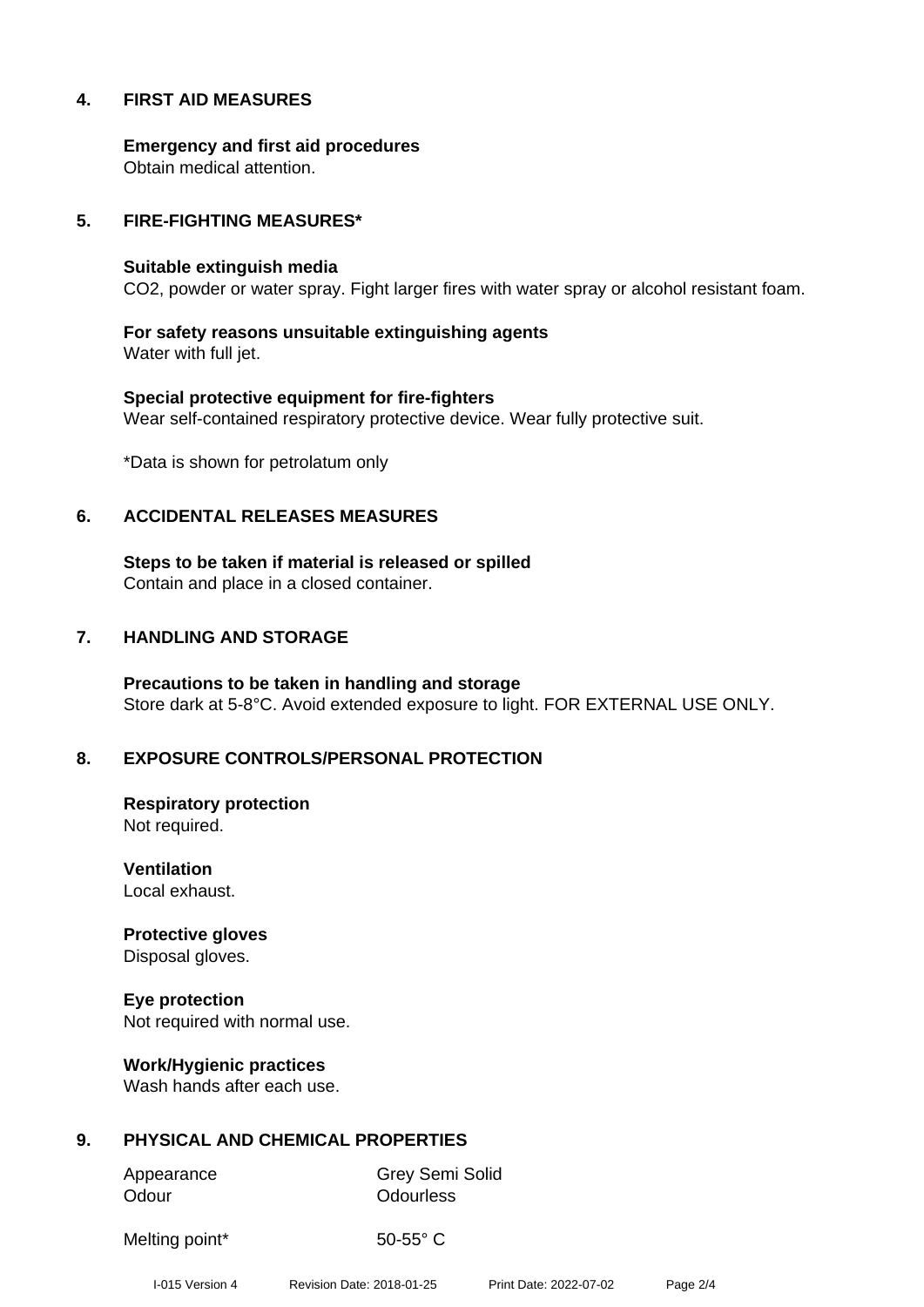Boiling point\* No data available Flash point\*  $>100^{\circ}$ C Self ignition\* Product does not self ignite. Danger of explosion\* Product does not present an explosion hazard. Density\* No data available. Solubility in/Miscibility with Water\* Insoluble

\*Data is shown for petrolatum only

# **10. STABILITY AND REACTIVITY**

#### **Incompability**

May react with strong oxidizing agents.

#### **Stability**

Stable at recommended storage conditions.

#### **Hazardous byproducts**

Combustion may generate CO, CO2 and other oxides.

# **Hazardous polymerization**

Will not occur.

#### **11. TOXICOLOGICAL INFORMATION**

No data available.

#### **12. ECOLOGICAL INFORMATION**

No data available.

#### **13. DISPOSAL CONSIDERATIONS**

#### **Waste disposal method**

Comply with federal, state/provincial and local regulation.

#### **14. TRANSPORT INFORMATION**

Not dangerous goods.

#### **15. REGULATORY INFORMATION**

The classification is according to the latest editions of the EU lists, and extended by company and literature data.

# **16. OTHER INFORMATION**

#### **Text of H-statements and R-phrases mentioned in Section 3**

| Acute tox. Oral 4<br>Acute tox. Inhal. 4 |                           | Acute toxicity, Oral (Category 4)<br>Acute toxicity, Inhalation (Category 4) |          |  |
|------------------------------------------|---------------------------|------------------------------------------------------------------------------|----------|--|
| I-015 Version 4                          | Revision Date: 2018-01-25 | Print Date: 2022-07-02                                                       | Page 3/4 |  |